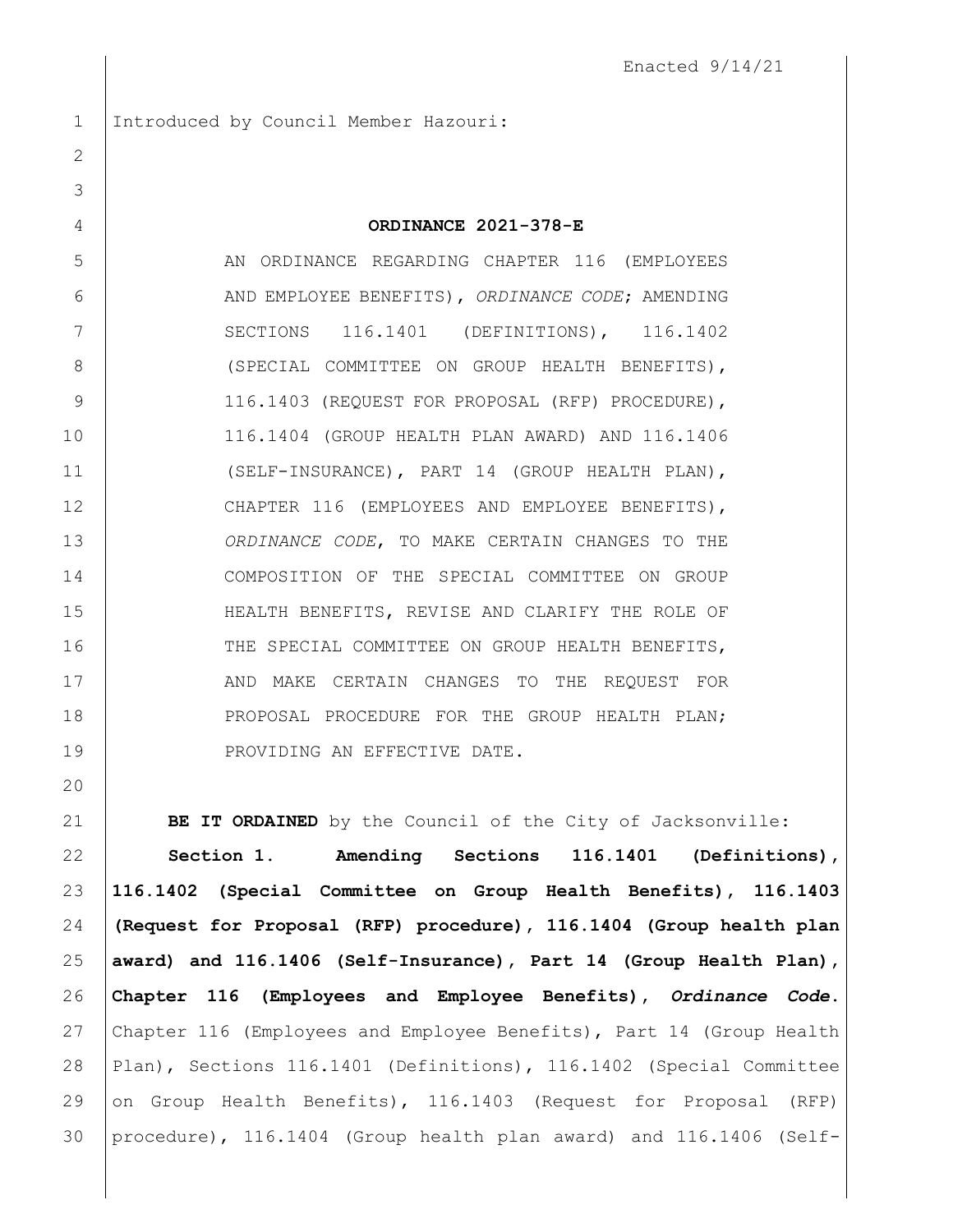| $\mathbf 1$    | Insurance) are hereby amended to read as follows:                     |
|----------------|-----------------------------------------------------------------------|
| $\overline{2}$ | Chapter 116 - EMPLOYEES AND EMPLOYEE BENEFITS                         |
| 3              |                                                                       |
| $\overline{4}$ | PART 14. - GROUP HEALTH PLAN                                          |
| 5              | Sec. $116.1401.$ - Definitions.                                       |
| 6              | Group Health Carrier/Vendor shall mean (i) thean insurance            |
| $7\phantom{.}$ | company that provides fully insured group health insurance plans to   |
| $8\,$          | the City's employees and retirees or (ii) a plan administrator that   |
| $\mathsf 9$    | administers group health insurance benefits through a self-insurance  |
| 10             | arrangement.                                                          |
| 11             | Group Health Plan shall mean the description of the various           |
| 12             | group health insurance benefits and options offered to City employees |
| 13             | and retirees by a Group Health Carrier Vendorto include lists of      |
| 14             | health services and health care providers along with applicable rate  |
| 15             | schedules.                                                            |
| 16             | Sec. 116.1402. - Special Committee on Group Health Benefits.          |
| 17             | Pursuant to Chapter 33, Part 3, Ordinance Code, the Compensation      |
| 18             | and Benefits Division of the Employee Services Department<br>is       |
| 19             | responsible for ensuring the efficient and effective procurement of   |
| 20             | health and life insurance for the benefit of the City and its         |
| 21             | employees and retirees. To share information with plan participants   |
| 22             | about benefits and options included in the Group Health Plan, the     |
| 23             | Compensation and Benefits Division shall meet semiannually There is   |
| 24             | established thewith a Special Committee on Group Health Benefits      |
| 25             | which shall be composed of the following:                             |
| 26             | (a) The Director of Employee Services, or his/her designee;           |
| 27             | (b) The Director of Finance and Administration, or his/her            |
| 28             | designee;                                                             |
| 29             | $(a)$ (c) One Council Member, appointed by the Council President;     |
| 30             | (b) (d) The Council Auditor, or his designee;                         |
| 31             | (e) Representatives from the following groups, appointed by the       |
|                | $-2 -$                                                                |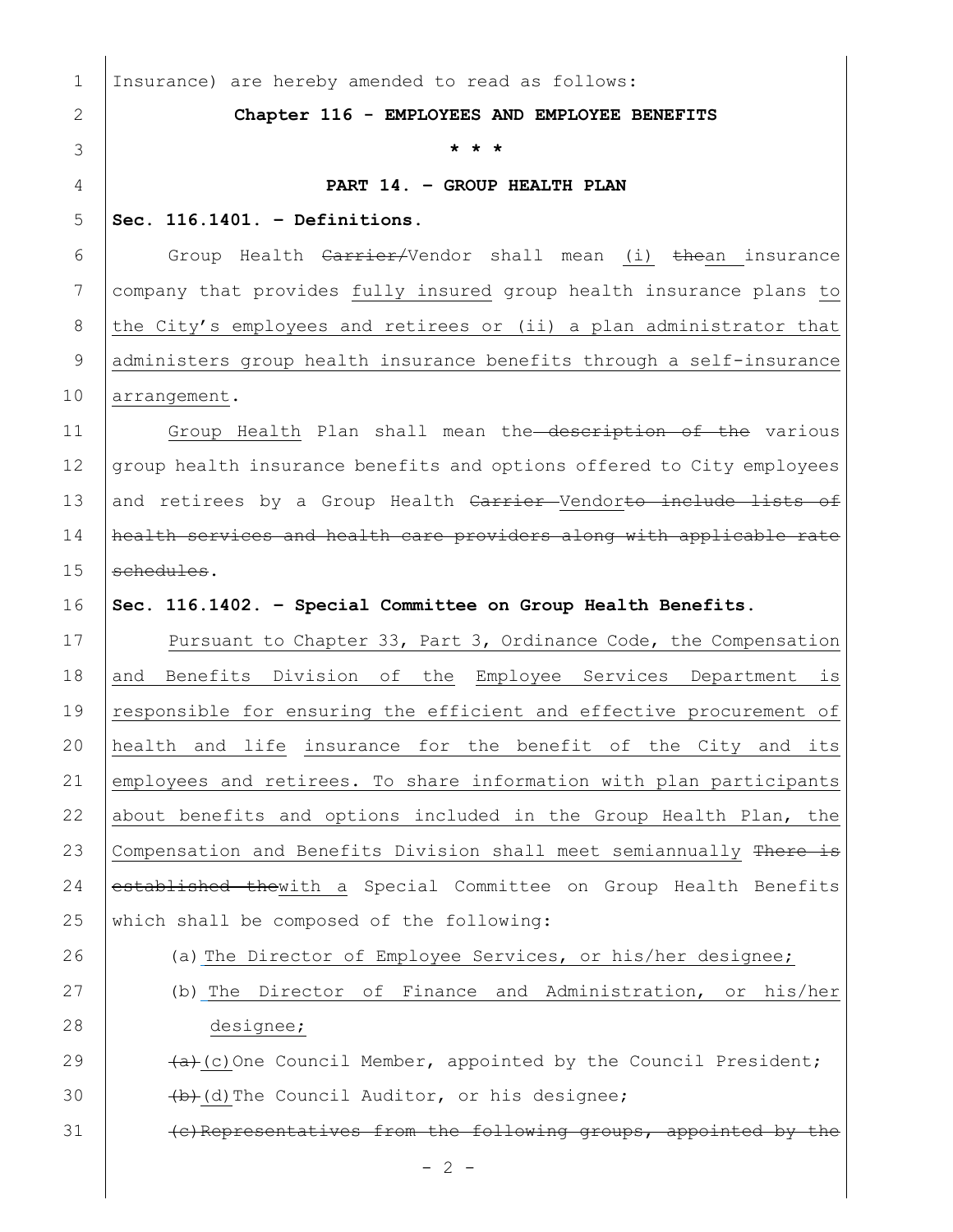| 1            | Mayor:                                                          |
|--------------|-----------------------------------------------------------------|
| $\mathbf{2}$ | $(1)$ (e) One member from each employee collective bargaining   |
| 3            | unit as designated by the respective unions;                    |
| 4            | $(2)$ (f) One City retiree actively participating in the Group  |
| 5            | Health Plan as designated by Employee Services;                 |
| 6            | (3) One "exempt" status employee; and                           |
| 7            | (4) Two representatives from the Finance and Administration     |
| 8            | Department (one representative shall be the chair of            |
| 9            | the committee and one shall be the vice chair of the            |
| 10           | committee, as designated by the Mayor).                         |
| 11           | The Special Committee on Group Health Benefits shall (i) have   |
| 12           | at least 30 days to review the Request for Proposal for group   |
| 13           | health benefits and the Special Committee on Group Health       |
| 14           | Benefits will recommend to the Mayor any changes to the Request |
| 15           | for Proposal that would improve the proposal, as provided by    |
| 16           | Section 116.1403, and (ii) have up to 15 days to review         |
| 17           | proposals received in response to the Request for Proposal and  |
| 18           | make recommendations on the proposals that best meet the        |
| 19           | eriteria outlined in the Request for Proposal and the group     |
| 20           | health needs of the employees and retirees, as<br>provided by   |
| 21           | Section 116.1404.                                               |
| 22           | The Special Committee on Group Health Benefits shall convene    |
| 23           | only for the purpose of receiving a semiannual update from the  |
| 24           | Employee Services Department on the status and projection of    |
| 25           | the Group Health Plan. The Special Committee on Group Health    |
| 26           | Benefits shall not make any recommendations, provide advice,    |
| 27           | vote, nor engage in any decision-making regarding the Group     |
| 28           | Health Plan. Individual committee members are permitted to      |
| 29           | express their individual input regarding the Group Health Plan  |
| 30           | to the Employee Services Department. The Employee Services      |
| 31           | Department will keep the committee informed of<br>major         |
|              | $-3 -$                                                          |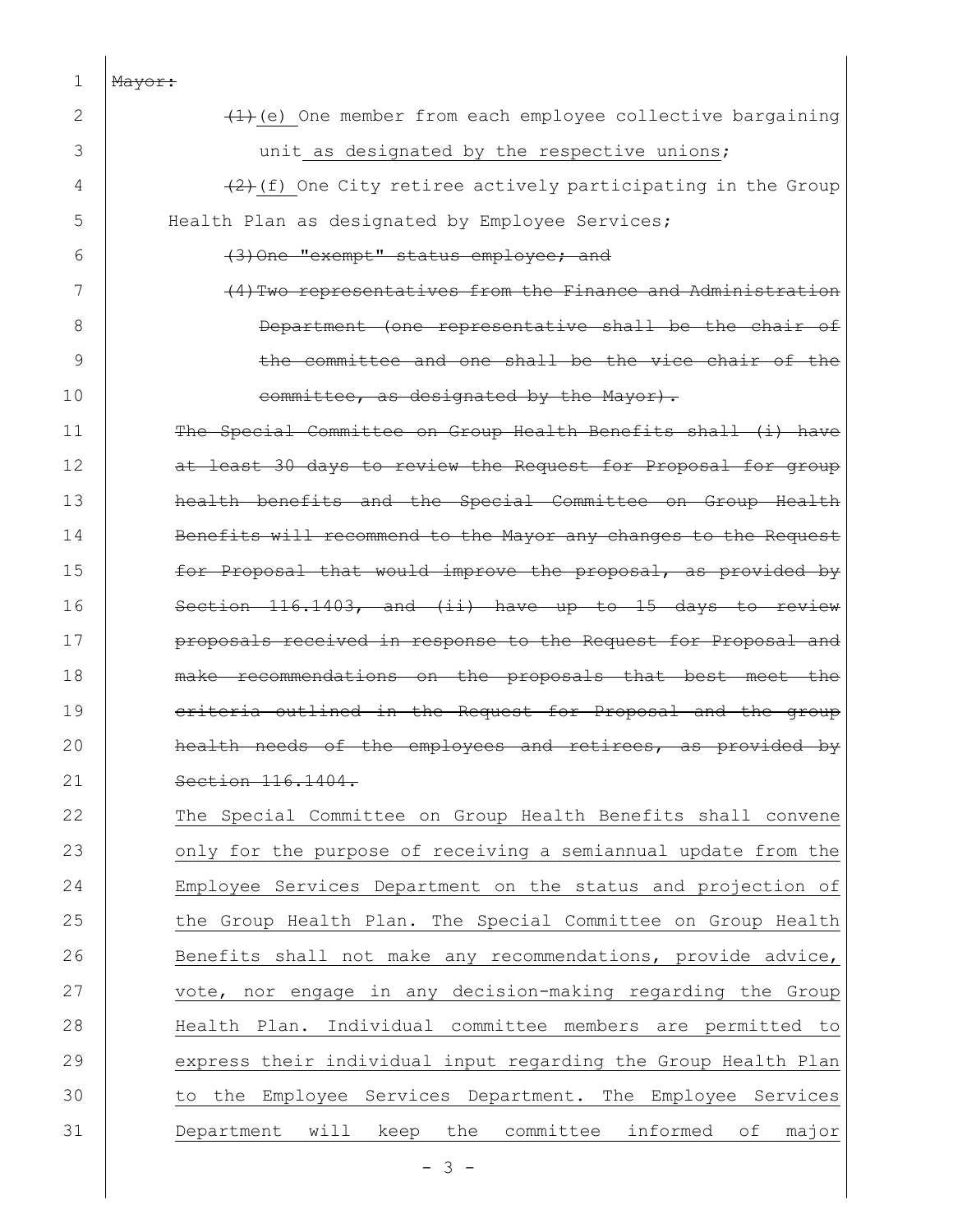| $\mathbf 1$  | developments to the Group Health Plan for informational               |
|--------------|-----------------------------------------------------------------------|
| $\mathbf{2}$ | purposes only. It is the intent of the City of Jacksonville           |
| 3            | that the Special Committee on Group Health Benefits only engage       |
| 4            | in informational-gathering activities and duties, and shall not       |
| 5            | be considered a board or commission for purposes of Florida's         |
| 6            | Open Meetings Law.                                                    |
| 7            | Sec. 116.1403. - Request for Proposal (RFP) procedure.                |
| $\,8\,$      | At least one time every five years, beginning with the plan           |
| $\mathsf 9$  | Group Health Plan that will become effective in calendar year 2004,   |
| 10           | the Finance and AdministrationEmployee Services Department shall      |
| 11           | develop an Request for Proposals for a Group Health Vendor and shall: |
| 12           | (a) File the draft Request for Proposal with the Council              |
| 13           | Secretary and the Special Committee on Group Health Benefits.         |
| 14           | The Council Secretary shall notify each Council Member of             |
| 15           | receipt of the draft Request for Proposals and request                |
| 16           | Council Member comments pursuant to this Section 116.1403;            |
| 17           | (b) The Special Committee on Group Health Benefits and the            |
| 18           | Council Members shall have up to 3015 calendar days after             |
| 19           | receipt of the draft Request for Proposals to submit any              |
| 20           | comments on the draft Request for Proposals; and                      |
| 21           | (c) Issue a final Request for Proposals (RFP) to potential group      |
| 22           | health insurance carriersGroup Health Vendors for employee            |
| 23           | and retiree group health insurance benefits pursuant to               |
| 24           | Chapter 116, Part 14, and Chapter 126, Part 3, Ordinance              |
| 25           | Code.                                                                 |
| 26           | Sec. 116.1404. - Group health plan award. Reserved.                   |
| 27           | Before awarding or contracting with any carrier/vendor for group      |
| 28           | health benefits, the Finance and Administration Department shall      |
| 29           | provide a written advisory report to City Council on the vendor       |
| 30           | response to the Request for Proposal. The written advisory report     |
| 31           | shall be submitted to each Council Member and shall contain a         |

- 4 -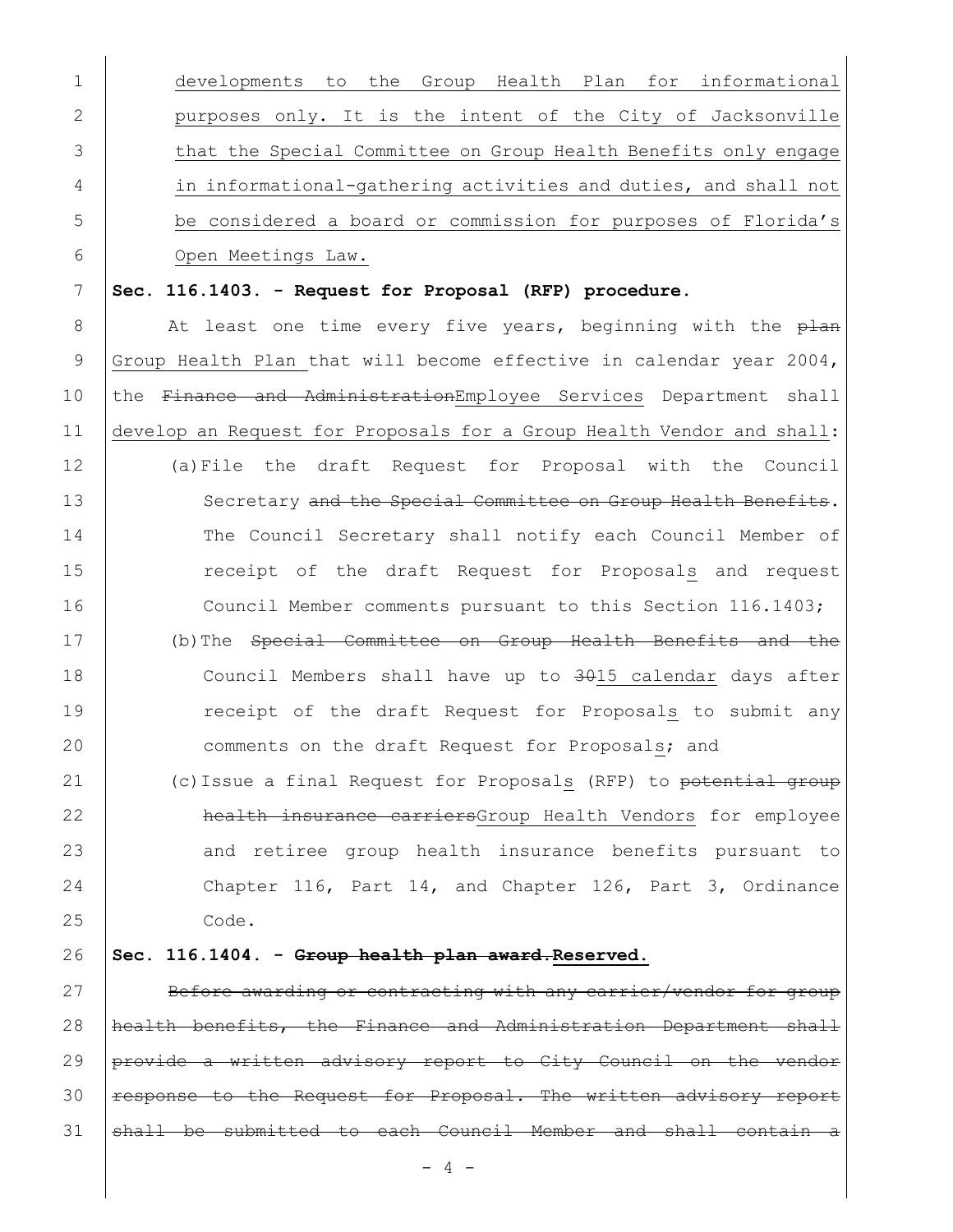1 | recommendation from the Special Committee on Group Health Benef 2  $\sigma$  of the plan(s) that best meet(s) the criteria outlined in the 3 | for Proposal. The report shall also include deductible information,  $4$   $\pm$   $\pm$  ate schedules and an analysis of the cost and benefit differences 5 between the existing group health plan(s) and the recommended plan(s).  $6$  The Mayor shall consider the report and the recommendations 7 |  $awarding the contract(s) to any carrier/vendor.$ 

## 8 **\* \* \***

## 9 **Sec. 116.1406. - Self-Insurance.**

10 | Effective January 1 of each year, the City may provide plan 11 benefits through a self-insurance arrangement rather than through a 12 fully insured Group Health Carrier/Vendor. The following provisions 13 shall apply to such self-insurance:

14 (a)Procurement of a Plan Administrator. A contract with a plan 15 **administrator must have been competitively procured in the** 16 **preceding five years. Before awarding or contracting with** 17 the plan administrator, the <del>Finance and</del> 18 | AdministrationEmployee Services Department shall provide a 19 | written advisory report to City Council on the vendor 20 Tesponses to the competitive solicitation. The written 21 advisory report shall be submitted to each Council Member 22 and shall contain a recommendation from the Special Committee 23 **on Group Health Benefits** of the response that best serves 24 the interests of the City. The report shall describe the 25 basis for the Special Committee's recommendation, including 26 a comparison of the responding vendors with respect to the 27 **fees to be charged and the provider networks to be offered.** 28 The Mayor shall consider the report and the Special Committee 29 Tecommendations before awarding the contract to any vendor. 30 (b)Annual Review. By July 1 of each year, the Special Committee 31 | on Group Health BenefitsEmployee Services shall (i) review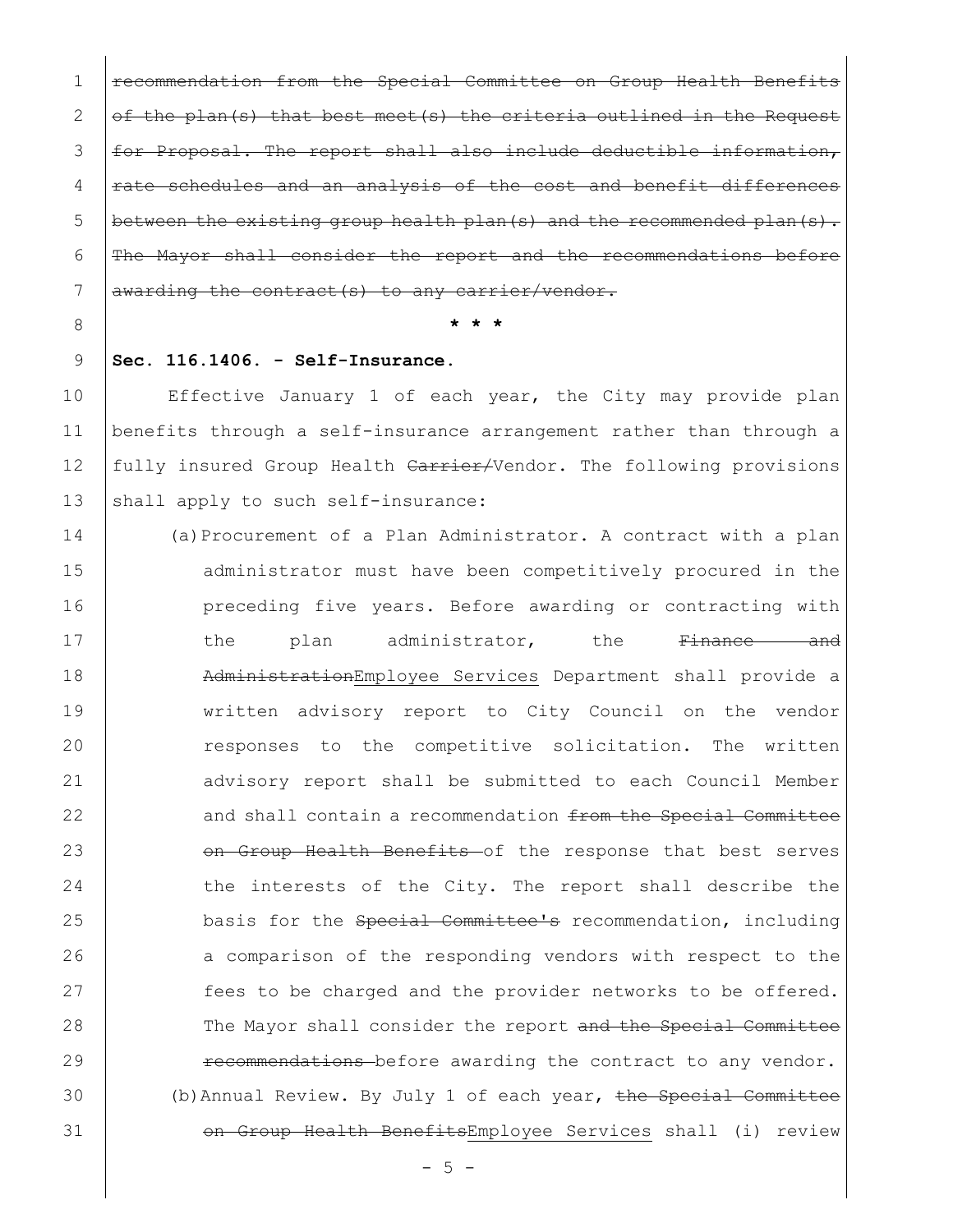1 | an actuarial analysis of the cost-benefits of a proposal to 2 | self-insure; (ii) review the terms of any plan administrator 3 contract; and (iii) make plan recommendations to the Mayor. 4 (c)Annual Notice to City Council. By August 1 of each year, the 5 City Council shall be advised of any changes in the plan and 6 the actuarial estimated costs of self-insuring the plan (and 7 any proposed changes).

8 (d)Funding Requirement. The funding necessary to cover the 9 City's self-insurance obligations shall be included in the 10 Mayor's proposed annual budget request and shall include the 11 | amounts necessary to pay for (i) plan administration 12 services; (ii) stop loss insurance; (iii) estimated expenses 13 and claims of the self-insurance program; (iv) reserves 14 required by the State of Florida; and, (v) any other sums 15 **necessary for the operation of the Group Health FundPlan.** 16 Such funding shall be subject to approval by the City Council 17 and, if approved, shall be deposited in the Group Health 18 Fund.

19 **\* \* \***

20 **Section 2. Effective Date**. This Ordinance shall become 21 effective upon signature by the Mayor or upon becoming effective 22 without the Mayor's signature.

25 Form Approved:

23

24

26

31

27 | /s/ Paige H. Johnston

28 Office of General Counsel

29 Legislation Prepared By: Julia B. Davis

30 *GC-#1453697-v1-2021-378-E\_Scriv\_Corr.docx*

- 6 -